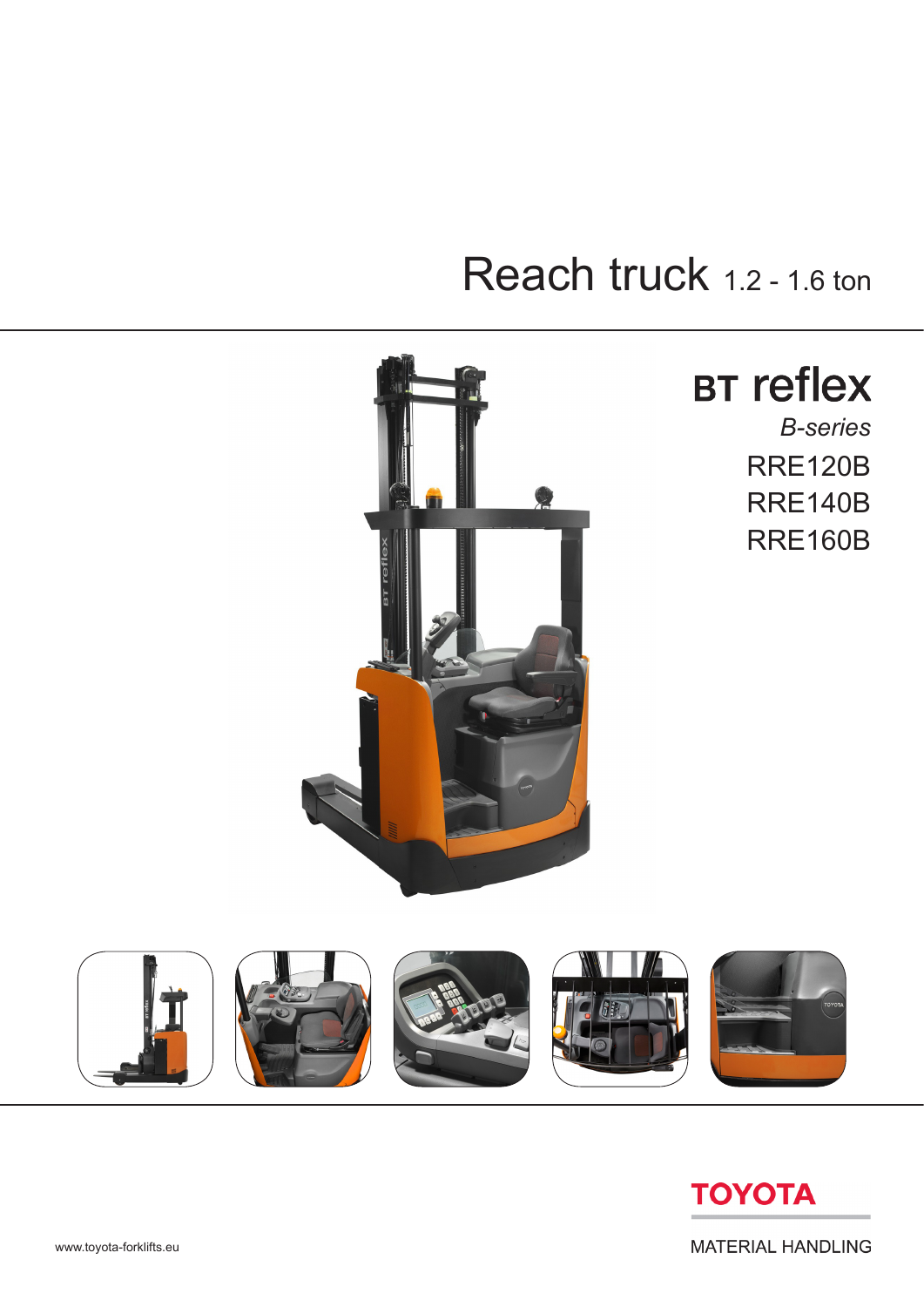#### **Reach truck**

| Toyota<br>1.1<br>Manufacturer<br>Toyota<br>Toyota<br>1.2<br><b>RRE160B</b><br><b>RRE120B</b><br><b>RRE140B</b><br>Model<br>dentification<br>1.3<br><b>Drive</b><br>Electric<br>Electric<br>Electric<br>Seated<br>1.4<br>Seated<br>Seated<br>Operator type<br>1600<br>Load capacity/rated load<br>Q<br>1200<br>1400<br>1.5<br>kg<br>600<br>1.6<br>Load centre<br>600<br>600<br>$\mathtt{C}$<br>mm<br>343<br>415<br>415<br>1.8<br>Load distance, centre of support arm wheel to face of forks<br>X<br>mm<br>1440<br>1440<br>1.9<br>1440<br>Wheelbase<br>$\mathsf{V}$<br>mm<br>2.1<br>2446<br>2753<br>2951<br>Service weight including battery<br>kg<br>Weight<br>2.3<br>Axle load, mast retracted without load, drive/support arm wheel<br>1531/915<br>1700/1053<br>1804/1147<br>kg<br>444/3205<br>502/3657<br>492/4068<br>2.4<br>Axle load, mast extended with load, drive/support arm wheel<br>Kg<br>1388/2261<br>2.5<br>1440/2718<br>1489/3070<br>Axle load, mast retracted with load, drive/support arm wheel<br>Kg<br>3.1<br>Polyurethane<br>Polyurethane<br>Polyurethane<br>Drive/support arm wheel<br>Ø 330<br>3.2<br>Ø 330<br>Ø 330<br>Wheel size, front<br>mm<br>Wheels<br>Ø 280<br>Ø 280<br>Ø 280<br>3.3<br>Wheel size, rear<br>mm<br>1x/2<br>1x/2<br>1x/2<br>3.5<br>Wheels, number front/rear (x=driven wheels)<br>1134<br>1134<br>1134<br>3.7<br>Track width, rear<br>$b_{11}$<br>mm<br>$4^{\circ}/-2^{\circ}$<br>$4^{\circ}/-2^{\circ}$<br>$4^{\circ}/-2^{\circ}$<br>4.1<br>$\alpha/\beta$<br>Tilt of fork, forward/backward<br>deg<br>2182<br>2182<br>4.2<br>2182<br>Height, mast lowered<br>$h_{1}$<br>mm<br>4.3<br>1550<br>1550<br>Free lift<br>1550<br>h <sub>2</sub><br>mm<br>Lift<br>4760<br>4760<br>4760<br>4.4<br>h <sub>3</sub><br>mm<br>4800<br>4800<br>4800<br>Lift height<br>$h_{23}$<br>mm<br>5432<br>5432<br>5432<br>4.5<br>Height, mast extended<br>$h_{4}$<br>mm<br>2153<br>2153<br>4.7<br>2153<br>Height of overhead quard (cab)<br>$h_{6}$<br>mm<br>1075<br>4.8<br>1075<br>1075<br>Seat height<br>h <sub>7</sub><br>mm<br>245<br>245<br>4.10<br>Height of support arms<br>245<br>$h_{8}$<br>mm<br>55<br>55<br>Height of lowered forks<br>55<br>4.15<br>$\mathsf{h}_{\mathsf{13}}$<br>mm<br>2364<br>2364<br>2436<br>4.19<br>Overall length<br>mm<br>$I_{1}$<br><b>Dimensions</b><br>1214<br>1214<br>1286<br>4.20<br>Length to face of forks<br>$\mathsf{I}_{2}$<br>mm<br>1270<br>4.21<br>Overall width<br>1270<br>1270<br>b <sub>1</sub><br>mm<br>4.22<br>Fork dimensions<br>40/100/1150*<br>40/100/1150*<br>40/100/1150*<br>s/e/l<br>mm<br>4.23<br><b>IIA</b><br>II A<br><b>IIA</b><br>Fork carriage ISO 2328, class/type A, B<br>850<br>850<br>850<br>4.24<br>Fork-carriage width<br>b <sub>3</sub><br>mm<br>4.25<br>Width over forks<br>250-738<br>250-738<br>250-738<br>b <sub>5</sub><br>mm<br>900<br>900<br>4.26<br>900<br>Distance between support arms<br>$b_{4}$<br>mm<br>613<br>541<br>4.28<br>613<br>Reach distance<br>$\mathsf{I}_{\scriptscriptstyle{A}}$<br>mm<br>70<br>70<br>70<br>Ground clearance, with load, below mast<br>4.31<br>mm<br>m <sub>1</sub><br>$70\,$<br>$70$<br>4.32<br>Ground clearance, centre of wheelbase <sup>1)</sup><br>$70\,$<br>m <sub>2</sub><br>mm<br>4.33<br>Aisle width for pallets 1000 x 1200 crossways<br>2706<br>2706<br>2758<br>A <sub>st</sub><br>mm<br>2749<br>2814<br>4.34<br>Aisle width for pallets 800 x 1200 lengthways<br>2749<br>Mm<br>A <sub>st</sub><br>4.35<br>Turning radius<br>$\mathsf{W}_{\scriptscriptstyle{\mathsf{a}}}$<br>1668<br>1668<br>1668<br>mm<br>4.37<br>Length across support arms<br>1828<br>1828<br>1828<br>mm<br>Travel speed, with/without load<br>$10,0/10,0**$<br>10,0/10,0**<br>$10,0/10,0**$<br>5.1<br>km/h<br>Performance data<br>5.2<br>Lift speed, with/without load<br>0,31/0,43<br>0,30/0,43<br>0,28/0,43<br>m/s<br>5.3<br>Lowering speed, with/without load<br>0,49/0,52<br>0,51/0,52<br>0,52/0,52<br>m/s<br>5.4<br>Reach speed, with/without load<br>0,20/0,20<br>0,20/0,20<br>0,20/0,20<br>m/s<br>Max. gradeability, with/without load <sup>1)</sup><br>15/18<br>12/20<br>11/18<br>5.8<br>$\%$<br>5.10<br>Service brake<br>Electric<br>Electric<br>Electric<br>Drive motor rating S2 60 min<br>$5,0$<br>6.1<br>5,0<br>5,0<br>kW<br>Electric motor<br>10,0<br>Lift motor rating S3 15%<br>10,0<br>10,0<br>6.2<br>kW<br>6.4<br>Battery voltage, nominal capacity K <sub>5</sub><br>V/Ah<br>48/310*<br>48/465*<br>48/620*<br>$552*$<br>719*<br>$903*$<br>6.5<br>Battery weight<br>kg<br>2,99<br>Energy consumption acc to VDI cycle<br>3,29<br>3,71<br>6.6<br>kWh/h<br>8.1<br>Type of drive control<br>Variable AC<br>Variable AC<br>Variable AC<br>Other<br>Sound level at the driver's ear according to EN 12 053<br>68<br>8.4<br>dB(A)<br>70<br>68 | <b>Truck specifications</b> |  | <b>RRE120B</b> | <b>RRE160B</b><br><b>RRE140B</b> |  |  |  |  |  |
|-----------------------------------------------------------------------------------------------------------------------------------------------------------------------------------------------------------------------------------------------------------------------------------------------------------------------------------------------------------------------------------------------------------------------------------------------------------------------------------------------------------------------------------------------------------------------------------------------------------------------------------------------------------------------------------------------------------------------------------------------------------------------------------------------------------------------------------------------------------------------------------------------------------------------------------------------------------------------------------------------------------------------------------------------------------------------------------------------------------------------------------------------------------------------------------------------------------------------------------------------------------------------------------------------------------------------------------------------------------------------------------------------------------------------------------------------------------------------------------------------------------------------------------------------------------------------------------------------------------------------------------------------------------------------------------------------------------------------------------------------------------------------------------------------------------------------------------------------------------------------------------------------------------------------------------------------------------------------------------------------------------------------------------------------------------------------------------------------------------------------------------------------------------------------------------------------------------------------------------------------------------------------------------------------------------------------------------------------------------------------------------------------------------------------------------------------------------------------------------------------------------------------------------------------------------------------------------------------------------------------------------------------------------------------------------------------------------------------------------------------------------------------------------------------------------------------------------------------------------------------------------------------------------------------------------------------------------------------------------------------------------------------------------------------------------------------------------------------------------------------------------------------------------------------------------------------------------------------------------------------------------------------------------------------------------------------------------------------------------------------------------------------------------------------------------------------------------------------------------------------------------------------------------------------------------------------------------------------------------------------------------------------------------------------------------------------------------------------------------------------------------------------------------------------------------------------------------------------------------------------------------------------------------------------------------------------------------------------------------------------------------------------------------------------------------------------------------------------------------------------------------------------------------------------------------------------------------------------------------------------------------------------------------------------------------------------------------------------------------------------------------------------------------------------------------------------------------------------------------------------------------------------------------------------------------------------------------------------------------------------------------------------------------------------------------------------------------------------------------------------------------------------------|-----------------------------|--|----------------|----------------------------------|--|--|--|--|--|
|                                                                                                                                                                                                                                                                                                                                                                                                                                                                                                                                                                                                                                                                                                                                                                                                                                                                                                                                                                                                                                                                                                                                                                                                                                                                                                                                                                                                                                                                                                                                                                                                                                                                                                                                                                                                                                                                                                                                                                                                                                                                                                                                                                                                                                                                                                                                                                                                                                                                                                                                                                                                                                                                                                                                                                                                                                                                                                                                                                                                                                                                                                                                                                                                                                                                                                                                                                                                                                                                                                                                                                                                                                                                                                                                                                                                                                                                                                                                                                                                                                                                                                                                                                                                                                                                                                                                                                                                                                                                                                                                                                                                                                                                                                                                                                             |                             |  |                |                                  |  |  |  |  |  |
|                                                                                                                                                                                                                                                                                                                                                                                                                                                                                                                                                                                                                                                                                                                                                                                                                                                                                                                                                                                                                                                                                                                                                                                                                                                                                                                                                                                                                                                                                                                                                                                                                                                                                                                                                                                                                                                                                                                                                                                                                                                                                                                                                                                                                                                                                                                                                                                                                                                                                                                                                                                                                                                                                                                                                                                                                                                                                                                                                                                                                                                                                                                                                                                                                                                                                                                                                                                                                                                                                                                                                                                                                                                                                                                                                                                                                                                                                                                                                                                                                                                                                                                                                                                                                                                                                                                                                                                                                                                                                                                                                                                                                                                                                                                                                                             |                             |  |                |                                  |  |  |  |  |  |
|                                                                                                                                                                                                                                                                                                                                                                                                                                                                                                                                                                                                                                                                                                                                                                                                                                                                                                                                                                                                                                                                                                                                                                                                                                                                                                                                                                                                                                                                                                                                                                                                                                                                                                                                                                                                                                                                                                                                                                                                                                                                                                                                                                                                                                                                                                                                                                                                                                                                                                                                                                                                                                                                                                                                                                                                                                                                                                                                                                                                                                                                                                                                                                                                                                                                                                                                                                                                                                                                                                                                                                                                                                                                                                                                                                                                                                                                                                                                                                                                                                                                                                                                                                                                                                                                                                                                                                                                                                                                                                                                                                                                                                                                                                                                                                             |                             |  |                |                                  |  |  |  |  |  |
|                                                                                                                                                                                                                                                                                                                                                                                                                                                                                                                                                                                                                                                                                                                                                                                                                                                                                                                                                                                                                                                                                                                                                                                                                                                                                                                                                                                                                                                                                                                                                                                                                                                                                                                                                                                                                                                                                                                                                                                                                                                                                                                                                                                                                                                                                                                                                                                                                                                                                                                                                                                                                                                                                                                                                                                                                                                                                                                                                                                                                                                                                                                                                                                                                                                                                                                                                                                                                                                                                                                                                                                                                                                                                                                                                                                                                                                                                                                                                                                                                                                                                                                                                                                                                                                                                                                                                                                                                                                                                                                                                                                                                                                                                                                                                                             |                             |  |                |                                  |  |  |  |  |  |
|                                                                                                                                                                                                                                                                                                                                                                                                                                                                                                                                                                                                                                                                                                                                                                                                                                                                                                                                                                                                                                                                                                                                                                                                                                                                                                                                                                                                                                                                                                                                                                                                                                                                                                                                                                                                                                                                                                                                                                                                                                                                                                                                                                                                                                                                                                                                                                                                                                                                                                                                                                                                                                                                                                                                                                                                                                                                                                                                                                                                                                                                                                                                                                                                                                                                                                                                                                                                                                                                                                                                                                                                                                                                                                                                                                                                                                                                                                                                                                                                                                                                                                                                                                                                                                                                                                                                                                                                                                                                                                                                                                                                                                                                                                                                                                             |                             |  |                |                                  |  |  |  |  |  |
|                                                                                                                                                                                                                                                                                                                                                                                                                                                                                                                                                                                                                                                                                                                                                                                                                                                                                                                                                                                                                                                                                                                                                                                                                                                                                                                                                                                                                                                                                                                                                                                                                                                                                                                                                                                                                                                                                                                                                                                                                                                                                                                                                                                                                                                                                                                                                                                                                                                                                                                                                                                                                                                                                                                                                                                                                                                                                                                                                                                                                                                                                                                                                                                                                                                                                                                                                                                                                                                                                                                                                                                                                                                                                                                                                                                                                                                                                                                                                                                                                                                                                                                                                                                                                                                                                                                                                                                                                                                                                                                                                                                                                                                                                                                                                                             |                             |  |                |                                  |  |  |  |  |  |
|                                                                                                                                                                                                                                                                                                                                                                                                                                                                                                                                                                                                                                                                                                                                                                                                                                                                                                                                                                                                                                                                                                                                                                                                                                                                                                                                                                                                                                                                                                                                                                                                                                                                                                                                                                                                                                                                                                                                                                                                                                                                                                                                                                                                                                                                                                                                                                                                                                                                                                                                                                                                                                                                                                                                                                                                                                                                                                                                                                                                                                                                                                                                                                                                                                                                                                                                                                                                                                                                                                                                                                                                                                                                                                                                                                                                                                                                                                                                                                                                                                                                                                                                                                                                                                                                                                                                                                                                                                                                                                                                                                                                                                                                                                                                                                             |                             |  |                |                                  |  |  |  |  |  |
|                                                                                                                                                                                                                                                                                                                                                                                                                                                                                                                                                                                                                                                                                                                                                                                                                                                                                                                                                                                                                                                                                                                                                                                                                                                                                                                                                                                                                                                                                                                                                                                                                                                                                                                                                                                                                                                                                                                                                                                                                                                                                                                                                                                                                                                                                                                                                                                                                                                                                                                                                                                                                                                                                                                                                                                                                                                                                                                                                                                                                                                                                                                                                                                                                                                                                                                                                                                                                                                                                                                                                                                                                                                                                                                                                                                                                                                                                                                                                                                                                                                                                                                                                                                                                                                                                                                                                                                                                                                                                                                                                                                                                                                                                                                                                                             |                             |  |                |                                  |  |  |  |  |  |
|                                                                                                                                                                                                                                                                                                                                                                                                                                                                                                                                                                                                                                                                                                                                                                                                                                                                                                                                                                                                                                                                                                                                                                                                                                                                                                                                                                                                                                                                                                                                                                                                                                                                                                                                                                                                                                                                                                                                                                                                                                                                                                                                                                                                                                                                                                                                                                                                                                                                                                                                                                                                                                                                                                                                                                                                                                                                                                                                                                                                                                                                                                                                                                                                                                                                                                                                                                                                                                                                                                                                                                                                                                                                                                                                                                                                                                                                                                                                                                                                                                                                                                                                                                                                                                                                                                                                                                                                                                                                                                                                                                                                                                                                                                                                                                             |                             |  |                |                                  |  |  |  |  |  |
|                                                                                                                                                                                                                                                                                                                                                                                                                                                                                                                                                                                                                                                                                                                                                                                                                                                                                                                                                                                                                                                                                                                                                                                                                                                                                                                                                                                                                                                                                                                                                                                                                                                                                                                                                                                                                                                                                                                                                                                                                                                                                                                                                                                                                                                                                                                                                                                                                                                                                                                                                                                                                                                                                                                                                                                                                                                                                                                                                                                                                                                                                                                                                                                                                                                                                                                                                                                                                                                                                                                                                                                                                                                                                                                                                                                                                                                                                                                                                                                                                                                                                                                                                                                                                                                                                                                                                                                                                                                                                                                                                                                                                                                                                                                                                                             |                             |  |                |                                  |  |  |  |  |  |
|                                                                                                                                                                                                                                                                                                                                                                                                                                                                                                                                                                                                                                                                                                                                                                                                                                                                                                                                                                                                                                                                                                                                                                                                                                                                                                                                                                                                                                                                                                                                                                                                                                                                                                                                                                                                                                                                                                                                                                                                                                                                                                                                                                                                                                                                                                                                                                                                                                                                                                                                                                                                                                                                                                                                                                                                                                                                                                                                                                                                                                                                                                                                                                                                                                                                                                                                                                                                                                                                                                                                                                                                                                                                                                                                                                                                                                                                                                                                                                                                                                                                                                                                                                                                                                                                                                                                                                                                                                                                                                                                                                                                                                                                                                                                                                             |                             |  |                |                                  |  |  |  |  |  |
|                                                                                                                                                                                                                                                                                                                                                                                                                                                                                                                                                                                                                                                                                                                                                                                                                                                                                                                                                                                                                                                                                                                                                                                                                                                                                                                                                                                                                                                                                                                                                                                                                                                                                                                                                                                                                                                                                                                                                                                                                                                                                                                                                                                                                                                                                                                                                                                                                                                                                                                                                                                                                                                                                                                                                                                                                                                                                                                                                                                                                                                                                                                                                                                                                                                                                                                                                                                                                                                                                                                                                                                                                                                                                                                                                                                                                                                                                                                                                                                                                                                                                                                                                                                                                                                                                                                                                                                                                                                                                                                                                                                                                                                                                                                                                                             |                             |  |                |                                  |  |  |  |  |  |
|                                                                                                                                                                                                                                                                                                                                                                                                                                                                                                                                                                                                                                                                                                                                                                                                                                                                                                                                                                                                                                                                                                                                                                                                                                                                                                                                                                                                                                                                                                                                                                                                                                                                                                                                                                                                                                                                                                                                                                                                                                                                                                                                                                                                                                                                                                                                                                                                                                                                                                                                                                                                                                                                                                                                                                                                                                                                                                                                                                                                                                                                                                                                                                                                                                                                                                                                                                                                                                                                                                                                                                                                                                                                                                                                                                                                                                                                                                                                                                                                                                                                                                                                                                                                                                                                                                                                                                                                                                                                                                                                                                                                                                                                                                                                                                             |                             |  |                |                                  |  |  |  |  |  |
|                                                                                                                                                                                                                                                                                                                                                                                                                                                                                                                                                                                                                                                                                                                                                                                                                                                                                                                                                                                                                                                                                                                                                                                                                                                                                                                                                                                                                                                                                                                                                                                                                                                                                                                                                                                                                                                                                                                                                                                                                                                                                                                                                                                                                                                                                                                                                                                                                                                                                                                                                                                                                                                                                                                                                                                                                                                                                                                                                                                                                                                                                                                                                                                                                                                                                                                                                                                                                                                                                                                                                                                                                                                                                                                                                                                                                                                                                                                                                                                                                                                                                                                                                                                                                                                                                                                                                                                                                                                                                                                                                                                                                                                                                                                                                                             |                             |  |                |                                  |  |  |  |  |  |
|                                                                                                                                                                                                                                                                                                                                                                                                                                                                                                                                                                                                                                                                                                                                                                                                                                                                                                                                                                                                                                                                                                                                                                                                                                                                                                                                                                                                                                                                                                                                                                                                                                                                                                                                                                                                                                                                                                                                                                                                                                                                                                                                                                                                                                                                                                                                                                                                                                                                                                                                                                                                                                                                                                                                                                                                                                                                                                                                                                                                                                                                                                                                                                                                                                                                                                                                                                                                                                                                                                                                                                                                                                                                                                                                                                                                                                                                                                                                                                                                                                                                                                                                                                                                                                                                                                                                                                                                                                                                                                                                                                                                                                                                                                                                                                             |                             |  |                |                                  |  |  |  |  |  |
|                                                                                                                                                                                                                                                                                                                                                                                                                                                                                                                                                                                                                                                                                                                                                                                                                                                                                                                                                                                                                                                                                                                                                                                                                                                                                                                                                                                                                                                                                                                                                                                                                                                                                                                                                                                                                                                                                                                                                                                                                                                                                                                                                                                                                                                                                                                                                                                                                                                                                                                                                                                                                                                                                                                                                                                                                                                                                                                                                                                                                                                                                                                                                                                                                                                                                                                                                                                                                                                                                                                                                                                                                                                                                                                                                                                                                                                                                                                                                                                                                                                                                                                                                                                                                                                                                                                                                                                                                                                                                                                                                                                                                                                                                                                                                                             |                             |  |                |                                  |  |  |  |  |  |
|                                                                                                                                                                                                                                                                                                                                                                                                                                                                                                                                                                                                                                                                                                                                                                                                                                                                                                                                                                                                                                                                                                                                                                                                                                                                                                                                                                                                                                                                                                                                                                                                                                                                                                                                                                                                                                                                                                                                                                                                                                                                                                                                                                                                                                                                                                                                                                                                                                                                                                                                                                                                                                                                                                                                                                                                                                                                                                                                                                                                                                                                                                                                                                                                                                                                                                                                                                                                                                                                                                                                                                                                                                                                                                                                                                                                                                                                                                                                                                                                                                                                                                                                                                                                                                                                                                                                                                                                                                                                                                                                                                                                                                                                                                                                                                             |                             |  |                |                                  |  |  |  |  |  |
|                                                                                                                                                                                                                                                                                                                                                                                                                                                                                                                                                                                                                                                                                                                                                                                                                                                                                                                                                                                                                                                                                                                                                                                                                                                                                                                                                                                                                                                                                                                                                                                                                                                                                                                                                                                                                                                                                                                                                                                                                                                                                                                                                                                                                                                                                                                                                                                                                                                                                                                                                                                                                                                                                                                                                                                                                                                                                                                                                                                                                                                                                                                                                                                                                                                                                                                                                                                                                                                                                                                                                                                                                                                                                                                                                                                                                                                                                                                                                                                                                                                                                                                                                                                                                                                                                                                                                                                                                                                                                                                                                                                                                                                                                                                                                                             |                             |  |                |                                  |  |  |  |  |  |
|                                                                                                                                                                                                                                                                                                                                                                                                                                                                                                                                                                                                                                                                                                                                                                                                                                                                                                                                                                                                                                                                                                                                                                                                                                                                                                                                                                                                                                                                                                                                                                                                                                                                                                                                                                                                                                                                                                                                                                                                                                                                                                                                                                                                                                                                                                                                                                                                                                                                                                                                                                                                                                                                                                                                                                                                                                                                                                                                                                                                                                                                                                                                                                                                                                                                                                                                                                                                                                                                                                                                                                                                                                                                                                                                                                                                                                                                                                                                                                                                                                                                                                                                                                                                                                                                                                                                                                                                                                                                                                                                                                                                                                                                                                                                                                             |                             |  |                |                                  |  |  |  |  |  |
|                                                                                                                                                                                                                                                                                                                                                                                                                                                                                                                                                                                                                                                                                                                                                                                                                                                                                                                                                                                                                                                                                                                                                                                                                                                                                                                                                                                                                                                                                                                                                                                                                                                                                                                                                                                                                                                                                                                                                                                                                                                                                                                                                                                                                                                                                                                                                                                                                                                                                                                                                                                                                                                                                                                                                                                                                                                                                                                                                                                                                                                                                                                                                                                                                                                                                                                                                                                                                                                                                                                                                                                                                                                                                                                                                                                                                                                                                                                                                                                                                                                                                                                                                                                                                                                                                                                                                                                                                                                                                                                                                                                                                                                                                                                                                                             |                             |  |                |                                  |  |  |  |  |  |
|                                                                                                                                                                                                                                                                                                                                                                                                                                                                                                                                                                                                                                                                                                                                                                                                                                                                                                                                                                                                                                                                                                                                                                                                                                                                                                                                                                                                                                                                                                                                                                                                                                                                                                                                                                                                                                                                                                                                                                                                                                                                                                                                                                                                                                                                                                                                                                                                                                                                                                                                                                                                                                                                                                                                                                                                                                                                                                                                                                                                                                                                                                                                                                                                                                                                                                                                                                                                                                                                                                                                                                                                                                                                                                                                                                                                                                                                                                                                                                                                                                                                                                                                                                                                                                                                                                                                                                                                                                                                                                                                                                                                                                                                                                                                                                             |                             |  |                |                                  |  |  |  |  |  |
|                                                                                                                                                                                                                                                                                                                                                                                                                                                                                                                                                                                                                                                                                                                                                                                                                                                                                                                                                                                                                                                                                                                                                                                                                                                                                                                                                                                                                                                                                                                                                                                                                                                                                                                                                                                                                                                                                                                                                                                                                                                                                                                                                                                                                                                                                                                                                                                                                                                                                                                                                                                                                                                                                                                                                                                                                                                                                                                                                                                                                                                                                                                                                                                                                                                                                                                                                                                                                                                                                                                                                                                                                                                                                                                                                                                                                                                                                                                                                                                                                                                                                                                                                                                                                                                                                                                                                                                                                                                                                                                                                                                                                                                                                                                                                                             |                             |  |                |                                  |  |  |  |  |  |
|                                                                                                                                                                                                                                                                                                                                                                                                                                                                                                                                                                                                                                                                                                                                                                                                                                                                                                                                                                                                                                                                                                                                                                                                                                                                                                                                                                                                                                                                                                                                                                                                                                                                                                                                                                                                                                                                                                                                                                                                                                                                                                                                                                                                                                                                                                                                                                                                                                                                                                                                                                                                                                                                                                                                                                                                                                                                                                                                                                                                                                                                                                                                                                                                                                                                                                                                                                                                                                                                                                                                                                                                                                                                                                                                                                                                                                                                                                                                                                                                                                                                                                                                                                                                                                                                                                                                                                                                                                                                                                                                                                                                                                                                                                                                                                             |                             |  |                |                                  |  |  |  |  |  |
|                                                                                                                                                                                                                                                                                                                                                                                                                                                                                                                                                                                                                                                                                                                                                                                                                                                                                                                                                                                                                                                                                                                                                                                                                                                                                                                                                                                                                                                                                                                                                                                                                                                                                                                                                                                                                                                                                                                                                                                                                                                                                                                                                                                                                                                                                                                                                                                                                                                                                                                                                                                                                                                                                                                                                                                                                                                                                                                                                                                                                                                                                                                                                                                                                                                                                                                                                                                                                                                                                                                                                                                                                                                                                                                                                                                                                                                                                                                                                                                                                                                                                                                                                                                                                                                                                                                                                                                                                                                                                                                                                                                                                                                                                                                                                                             |                             |  |                |                                  |  |  |  |  |  |
|                                                                                                                                                                                                                                                                                                                                                                                                                                                                                                                                                                                                                                                                                                                                                                                                                                                                                                                                                                                                                                                                                                                                                                                                                                                                                                                                                                                                                                                                                                                                                                                                                                                                                                                                                                                                                                                                                                                                                                                                                                                                                                                                                                                                                                                                                                                                                                                                                                                                                                                                                                                                                                                                                                                                                                                                                                                                                                                                                                                                                                                                                                                                                                                                                                                                                                                                                                                                                                                                                                                                                                                                                                                                                                                                                                                                                                                                                                                                                                                                                                                                                                                                                                                                                                                                                                                                                                                                                                                                                                                                                                                                                                                                                                                                                                             |                             |  |                |                                  |  |  |  |  |  |
|                                                                                                                                                                                                                                                                                                                                                                                                                                                                                                                                                                                                                                                                                                                                                                                                                                                                                                                                                                                                                                                                                                                                                                                                                                                                                                                                                                                                                                                                                                                                                                                                                                                                                                                                                                                                                                                                                                                                                                                                                                                                                                                                                                                                                                                                                                                                                                                                                                                                                                                                                                                                                                                                                                                                                                                                                                                                                                                                                                                                                                                                                                                                                                                                                                                                                                                                                                                                                                                                                                                                                                                                                                                                                                                                                                                                                                                                                                                                                                                                                                                                                                                                                                                                                                                                                                                                                                                                                                                                                                                                                                                                                                                                                                                                                                             |                             |  |                |                                  |  |  |  |  |  |
|                                                                                                                                                                                                                                                                                                                                                                                                                                                                                                                                                                                                                                                                                                                                                                                                                                                                                                                                                                                                                                                                                                                                                                                                                                                                                                                                                                                                                                                                                                                                                                                                                                                                                                                                                                                                                                                                                                                                                                                                                                                                                                                                                                                                                                                                                                                                                                                                                                                                                                                                                                                                                                                                                                                                                                                                                                                                                                                                                                                                                                                                                                                                                                                                                                                                                                                                                                                                                                                                                                                                                                                                                                                                                                                                                                                                                                                                                                                                                                                                                                                                                                                                                                                                                                                                                                                                                                                                                                                                                                                                                                                                                                                                                                                                                                             |                             |  |                |                                  |  |  |  |  |  |
|                                                                                                                                                                                                                                                                                                                                                                                                                                                                                                                                                                                                                                                                                                                                                                                                                                                                                                                                                                                                                                                                                                                                                                                                                                                                                                                                                                                                                                                                                                                                                                                                                                                                                                                                                                                                                                                                                                                                                                                                                                                                                                                                                                                                                                                                                                                                                                                                                                                                                                                                                                                                                                                                                                                                                                                                                                                                                                                                                                                                                                                                                                                                                                                                                                                                                                                                                                                                                                                                                                                                                                                                                                                                                                                                                                                                                                                                                                                                                                                                                                                                                                                                                                                                                                                                                                                                                                                                                                                                                                                                                                                                                                                                                                                                                                             |                             |  |                |                                  |  |  |  |  |  |
|                                                                                                                                                                                                                                                                                                                                                                                                                                                                                                                                                                                                                                                                                                                                                                                                                                                                                                                                                                                                                                                                                                                                                                                                                                                                                                                                                                                                                                                                                                                                                                                                                                                                                                                                                                                                                                                                                                                                                                                                                                                                                                                                                                                                                                                                                                                                                                                                                                                                                                                                                                                                                                                                                                                                                                                                                                                                                                                                                                                                                                                                                                                                                                                                                                                                                                                                                                                                                                                                                                                                                                                                                                                                                                                                                                                                                                                                                                                                                                                                                                                                                                                                                                                                                                                                                                                                                                                                                                                                                                                                                                                                                                                                                                                                                                             |                             |  |                |                                  |  |  |  |  |  |
|                                                                                                                                                                                                                                                                                                                                                                                                                                                                                                                                                                                                                                                                                                                                                                                                                                                                                                                                                                                                                                                                                                                                                                                                                                                                                                                                                                                                                                                                                                                                                                                                                                                                                                                                                                                                                                                                                                                                                                                                                                                                                                                                                                                                                                                                                                                                                                                                                                                                                                                                                                                                                                                                                                                                                                                                                                                                                                                                                                                                                                                                                                                                                                                                                                                                                                                                                                                                                                                                                                                                                                                                                                                                                                                                                                                                                                                                                                                                                                                                                                                                                                                                                                                                                                                                                                                                                                                                                                                                                                                                                                                                                                                                                                                                                                             |                             |  |                |                                  |  |  |  |  |  |
|                                                                                                                                                                                                                                                                                                                                                                                                                                                                                                                                                                                                                                                                                                                                                                                                                                                                                                                                                                                                                                                                                                                                                                                                                                                                                                                                                                                                                                                                                                                                                                                                                                                                                                                                                                                                                                                                                                                                                                                                                                                                                                                                                                                                                                                                                                                                                                                                                                                                                                                                                                                                                                                                                                                                                                                                                                                                                                                                                                                                                                                                                                                                                                                                                                                                                                                                                                                                                                                                                                                                                                                                                                                                                                                                                                                                                                                                                                                                                                                                                                                                                                                                                                                                                                                                                                                                                                                                                                                                                                                                                                                                                                                                                                                                                                             |                             |  |                |                                  |  |  |  |  |  |
|                                                                                                                                                                                                                                                                                                                                                                                                                                                                                                                                                                                                                                                                                                                                                                                                                                                                                                                                                                                                                                                                                                                                                                                                                                                                                                                                                                                                                                                                                                                                                                                                                                                                                                                                                                                                                                                                                                                                                                                                                                                                                                                                                                                                                                                                                                                                                                                                                                                                                                                                                                                                                                                                                                                                                                                                                                                                                                                                                                                                                                                                                                                                                                                                                                                                                                                                                                                                                                                                                                                                                                                                                                                                                                                                                                                                                                                                                                                                                                                                                                                                                                                                                                                                                                                                                                                                                                                                                                                                                                                                                                                                                                                                                                                                                                             |                             |  |                |                                  |  |  |  |  |  |
|                                                                                                                                                                                                                                                                                                                                                                                                                                                                                                                                                                                                                                                                                                                                                                                                                                                                                                                                                                                                                                                                                                                                                                                                                                                                                                                                                                                                                                                                                                                                                                                                                                                                                                                                                                                                                                                                                                                                                                                                                                                                                                                                                                                                                                                                                                                                                                                                                                                                                                                                                                                                                                                                                                                                                                                                                                                                                                                                                                                                                                                                                                                                                                                                                                                                                                                                                                                                                                                                                                                                                                                                                                                                                                                                                                                                                                                                                                                                                                                                                                                                                                                                                                                                                                                                                                                                                                                                                                                                                                                                                                                                                                                                                                                                                                             |                             |  |                |                                  |  |  |  |  |  |
|                                                                                                                                                                                                                                                                                                                                                                                                                                                                                                                                                                                                                                                                                                                                                                                                                                                                                                                                                                                                                                                                                                                                                                                                                                                                                                                                                                                                                                                                                                                                                                                                                                                                                                                                                                                                                                                                                                                                                                                                                                                                                                                                                                                                                                                                                                                                                                                                                                                                                                                                                                                                                                                                                                                                                                                                                                                                                                                                                                                                                                                                                                                                                                                                                                                                                                                                                                                                                                                                                                                                                                                                                                                                                                                                                                                                                                                                                                                                                                                                                                                                                                                                                                                                                                                                                                                                                                                                                                                                                                                                                                                                                                                                                                                                                                             |                             |  |                |                                  |  |  |  |  |  |
|                                                                                                                                                                                                                                                                                                                                                                                                                                                                                                                                                                                                                                                                                                                                                                                                                                                                                                                                                                                                                                                                                                                                                                                                                                                                                                                                                                                                                                                                                                                                                                                                                                                                                                                                                                                                                                                                                                                                                                                                                                                                                                                                                                                                                                                                                                                                                                                                                                                                                                                                                                                                                                                                                                                                                                                                                                                                                                                                                                                                                                                                                                                                                                                                                                                                                                                                                                                                                                                                                                                                                                                                                                                                                                                                                                                                                                                                                                                                                                                                                                                                                                                                                                                                                                                                                                                                                                                                                                                                                                                                                                                                                                                                                                                                                                             |                             |  |                |                                  |  |  |  |  |  |
|                                                                                                                                                                                                                                                                                                                                                                                                                                                                                                                                                                                                                                                                                                                                                                                                                                                                                                                                                                                                                                                                                                                                                                                                                                                                                                                                                                                                                                                                                                                                                                                                                                                                                                                                                                                                                                                                                                                                                                                                                                                                                                                                                                                                                                                                                                                                                                                                                                                                                                                                                                                                                                                                                                                                                                                                                                                                                                                                                                                                                                                                                                                                                                                                                                                                                                                                                                                                                                                                                                                                                                                                                                                                                                                                                                                                                                                                                                                                                                                                                                                                                                                                                                                                                                                                                                                                                                                                                                                                                                                                                                                                                                                                                                                                                                             |                             |  |                |                                  |  |  |  |  |  |
|                                                                                                                                                                                                                                                                                                                                                                                                                                                                                                                                                                                                                                                                                                                                                                                                                                                                                                                                                                                                                                                                                                                                                                                                                                                                                                                                                                                                                                                                                                                                                                                                                                                                                                                                                                                                                                                                                                                                                                                                                                                                                                                                                                                                                                                                                                                                                                                                                                                                                                                                                                                                                                                                                                                                                                                                                                                                                                                                                                                                                                                                                                                                                                                                                                                                                                                                                                                                                                                                                                                                                                                                                                                                                                                                                                                                                                                                                                                                                                                                                                                                                                                                                                                                                                                                                                                                                                                                                                                                                                                                                                                                                                                                                                                                                                             |                             |  |                |                                  |  |  |  |  |  |
|                                                                                                                                                                                                                                                                                                                                                                                                                                                                                                                                                                                                                                                                                                                                                                                                                                                                                                                                                                                                                                                                                                                                                                                                                                                                                                                                                                                                                                                                                                                                                                                                                                                                                                                                                                                                                                                                                                                                                                                                                                                                                                                                                                                                                                                                                                                                                                                                                                                                                                                                                                                                                                                                                                                                                                                                                                                                                                                                                                                                                                                                                                                                                                                                                                                                                                                                                                                                                                                                                                                                                                                                                                                                                                                                                                                                                                                                                                                                                                                                                                                                                                                                                                                                                                                                                                                                                                                                                                                                                                                                                                                                                                                                                                                                                                             |                             |  |                |                                  |  |  |  |  |  |
|                                                                                                                                                                                                                                                                                                                                                                                                                                                                                                                                                                                                                                                                                                                                                                                                                                                                                                                                                                                                                                                                                                                                                                                                                                                                                                                                                                                                                                                                                                                                                                                                                                                                                                                                                                                                                                                                                                                                                                                                                                                                                                                                                                                                                                                                                                                                                                                                                                                                                                                                                                                                                                                                                                                                                                                                                                                                                                                                                                                                                                                                                                                                                                                                                                                                                                                                                                                                                                                                                                                                                                                                                                                                                                                                                                                                                                                                                                                                                                                                                                                                                                                                                                                                                                                                                                                                                                                                                                                                                                                                                                                                                                                                                                                                                                             |                             |  |                |                                  |  |  |  |  |  |
|                                                                                                                                                                                                                                                                                                                                                                                                                                                                                                                                                                                                                                                                                                                                                                                                                                                                                                                                                                                                                                                                                                                                                                                                                                                                                                                                                                                                                                                                                                                                                                                                                                                                                                                                                                                                                                                                                                                                                                                                                                                                                                                                                                                                                                                                                                                                                                                                                                                                                                                                                                                                                                                                                                                                                                                                                                                                                                                                                                                                                                                                                                                                                                                                                                                                                                                                                                                                                                                                                                                                                                                                                                                                                                                                                                                                                                                                                                                                                                                                                                                                                                                                                                                                                                                                                                                                                                                                                                                                                                                                                                                                                                                                                                                                                                             |                             |  |                |                                  |  |  |  |  |  |
|                                                                                                                                                                                                                                                                                                                                                                                                                                                                                                                                                                                                                                                                                                                                                                                                                                                                                                                                                                                                                                                                                                                                                                                                                                                                                                                                                                                                                                                                                                                                                                                                                                                                                                                                                                                                                                                                                                                                                                                                                                                                                                                                                                                                                                                                                                                                                                                                                                                                                                                                                                                                                                                                                                                                                                                                                                                                                                                                                                                                                                                                                                                                                                                                                                                                                                                                                                                                                                                                                                                                                                                                                                                                                                                                                                                                                                                                                                                                                                                                                                                                                                                                                                                                                                                                                                                                                                                                                                                                                                                                                                                                                                                                                                                                                                             |                             |  |                |                                  |  |  |  |  |  |
|                                                                                                                                                                                                                                                                                                                                                                                                                                                                                                                                                                                                                                                                                                                                                                                                                                                                                                                                                                                                                                                                                                                                                                                                                                                                                                                                                                                                                                                                                                                                                                                                                                                                                                                                                                                                                                                                                                                                                                                                                                                                                                                                                                                                                                                                                                                                                                                                                                                                                                                                                                                                                                                                                                                                                                                                                                                                                                                                                                                                                                                                                                                                                                                                                                                                                                                                                                                                                                                                                                                                                                                                                                                                                                                                                                                                                                                                                                                                                                                                                                                                                                                                                                                                                                                                                                                                                                                                                                                                                                                                                                                                                                                                                                                                                                             |                             |  |                |                                  |  |  |  |  |  |
|                                                                                                                                                                                                                                                                                                                                                                                                                                                                                                                                                                                                                                                                                                                                                                                                                                                                                                                                                                                                                                                                                                                                                                                                                                                                                                                                                                                                                                                                                                                                                                                                                                                                                                                                                                                                                                                                                                                                                                                                                                                                                                                                                                                                                                                                                                                                                                                                                                                                                                                                                                                                                                                                                                                                                                                                                                                                                                                                                                                                                                                                                                                                                                                                                                                                                                                                                                                                                                                                                                                                                                                                                                                                                                                                                                                                                                                                                                                                                                                                                                                                                                                                                                                                                                                                                                                                                                                                                                                                                                                                                                                                                                                                                                                                                                             |                             |  |                |                                  |  |  |  |  |  |
|                                                                                                                                                                                                                                                                                                                                                                                                                                                                                                                                                                                                                                                                                                                                                                                                                                                                                                                                                                                                                                                                                                                                                                                                                                                                                                                                                                                                                                                                                                                                                                                                                                                                                                                                                                                                                                                                                                                                                                                                                                                                                                                                                                                                                                                                                                                                                                                                                                                                                                                                                                                                                                                                                                                                                                                                                                                                                                                                                                                                                                                                                                                                                                                                                                                                                                                                                                                                                                                                                                                                                                                                                                                                                                                                                                                                                                                                                                                                                                                                                                                                                                                                                                                                                                                                                                                                                                                                                                                                                                                                                                                                                                                                                                                                                                             |                             |  |                |                                  |  |  |  |  |  |
|                                                                                                                                                                                                                                                                                                                                                                                                                                                                                                                                                                                                                                                                                                                                                                                                                                                                                                                                                                                                                                                                                                                                                                                                                                                                                                                                                                                                                                                                                                                                                                                                                                                                                                                                                                                                                                                                                                                                                                                                                                                                                                                                                                                                                                                                                                                                                                                                                                                                                                                                                                                                                                                                                                                                                                                                                                                                                                                                                                                                                                                                                                                                                                                                                                                                                                                                                                                                                                                                                                                                                                                                                                                                                                                                                                                                                                                                                                                                                                                                                                                                                                                                                                                                                                                                                                                                                                                                                                                                                                                                                                                                                                                                                                                                                                             |                             |  |                |                                  |  |  |  |  |  |
|                                                                                                                                                                                                                                                                                                                                                                                                                                                                                                                                                                                                                                                                                                                                                                                                                                                                                                                                                                                                                                                                                                                                                                                                                                                                                                                                                                                                                                                                                                                                                                                                                                                                                                                                                                                                                                                                                                                                                                                                                                                                                                                                                                                                                                                                                                                                                                                                                                                                                                                                                                                                                                                                                                                                                                                                                                                                                                                                                                                                                                                                                                                                                                                                                                                                                                                                                                                                                                                                                                                                                                                                                                                                                                                                                                                                                                                                                                                                                                                                                                                                                                                                                                                                                                                                                                                                                                                                                                                                                                                                                                                                                                                                                                                                                                             |                             |  |                |                                  |  |  |  |  |  |
|                                                                                                                                                                                                                                                                                                                                                                                                                                                                                                                                                                                                                                                                                                                                                                                                                                                                                                                                                                                                                                                                                                                                                                                                                                                                                                                                                                                                                                                                                                                                                                                                                                                                                                                                                                                                                                                                                                                                                                                                                                                                                                                                                                                                                                                                                                                                                                                                                                                                                                                                                                                                                                                                                                                                                                                                                                                                                                                                                                                                                                                                                                                                                                                                                                                                                                                                                                                                                                                                                                                                                                                                                                                                                                                                                                                                                                                                                                                                                                                                                                                                                                                                                                                                                                                                                                                                                                                                                                                                                                                                                                                                                                                                                                                                                                             |                             |  |                |                                  |  |  |  |  |  |
|                                                                                                                                                                                                                                                                                                                                                                                                                                                                                                                                                                                                                                                                                                                                                                                                                                                                                                                                                                                                                                                                                                                                                                                                                                                                                                                                                                                                                                                                                                                                                                                                                                                                                                                                                                                                                                                                                                                                                                                                                                                                                                                                                                                                                                                                                                                                                                                                                                                                                                                                                                                                                                                                                                                                                                                                                                                                                                                                                                                                                                                                                                                                                                                                                                                                                                                                                                                                                                                                                                                                                                                                                                                                                                                                                                                                                                                                                                                                                                                                                                                                                                                                                                                                                                                                                                                                                                                                                                                                                                                                                                                                                                                                                                                                                                             |                             |  |                |                                  |  |  |  |  |  |
|                                                                                                                                                                                                                                                                                                                                                                                                                                                                                                                                                                                                                                                                                                                                                                                                                                                                                                                                                                                                                                                                                                                                                                                                                                                                                                                                                                                                                                                                                                                                                                                                                                                                                                                                                                                                                                                                                                                                                                                                                                                                                                                                                                                                                                                                                                                                                                                                                                                                                                                                                                                                                                                                                                                                                                                                                                                                                                                                                                                                                                                                                                                                                                                                                                                                                                                                                                                                                                                                                                                                                                                                                                                                                                                                                                                                                                                                                                                                                                                                                                                                                                                                                                                                                                                                                                                                                                                                                                                                                                                                                                                                                                                                                                                                                                             |                             |  |                |                                  |  |  |  |  |  |
|                                                                                                                                                                                                                                                                                                                                                                                                                                                                                                                                                                                                                                                                                                                                                                                                                                                                                                                                                                                                                                                                                                                                                                                                                                                                                                                                                                                                                                                                                                                                                                                                                                                                                                                                                                                                                                                                                                                                                                                                                                                                                                                                                                                                                                                                                                                                                                                                                                                                                                                                                                                                                                                                                                                                                                                                                                                                                                                                                                                                                                                                                                                                                                                                                                                                                                                                                                                                                                                                                                                                                                                                                                                                                                                                                                                                                                                                                                                                                                                                                                                                                                                                                                                                                                                                                                                                                                                                                                                                                                                                                                                                                                                                                                                                                                             |                             |  |                |                                  |  |  |  |  |  |
|                                                                                                                                                                                                                                                                                                                                                                                                                                                                                                                                                                                                                                                                                                                                                                                                                                                                                                                                                                                                                                                                                                                                                                                                                                                                                                                                                                                                                                                                                                                                                                                                                                                                                                                                                                                                                                                                                                                                                                                                                                                                                                                                                                                                                                                                                                                                                                                                                                                                                                                                                                                                                                                                                                                                                                                                                                                                                                                                                                                                                                                                                                                                                                                                                                                                                                                                                                                                                                                                                                                                                                                                                                                                                                                                                                                                                                                                                                                                                                                                                                                                                                                                                                                                                                                                                                                                                                                                                                                                                                                                                                                                                                                                                                                                                                             |                             |  |                |                                  |  |  |  |  |  |
|                                                                                                                                                                                                                                                                                                                                                                                                                                                                                                                                                                                                                                                                                                                                                                                                                                                                                                                                                                                                                                                                                                                                                                                                                                                                                                                                                                                                                                                                                                                                                                                                                                                                                                                                                                                                                                                                                                                                                                                                                                                                                                                                                                                                                                                                                                                                                                                                                                                                                                                                                                                                                                                                                                                                                                                                                                                                                                                                                                                                                                                                                                                                                                                                                                                                                                                                                                                                                                                                                                                                                                                                                                                                                                                                                                                                                                                                                                                                                                                                                                                                                                                                                                                                                                                                                                                                                                                                                                                                                                                                                                                                                                                                                                                                                                             |                             |  |                |                                  |  |  |  |  |  |
|                                                                                                                                                                                                                                                                                                                                                                                                                                                                                                                                                                                                                                                                                                                                                                                                                                                                                                                                                                                                                                                                                                                                                                                                                                                                                                                                                                                                                                                                                                                                                                                                                                                                                                                                                                                                                                                                                                                                                                                                                                                                                                                                                                                                                                                                                                                                                                                                                                                                                                                                                                                                                                                                                                                                                                                                                                                                                                                                                                                                                                                                                                                                                                                                                                                                                                                                                                                                                                                                                                                                                                                                                                                                                                                                                                                                                                                                                                                                                                                                                                                                                                                                                                                                                                                                                                                                                                                                                                                                                                                                                                                                                                                                                                                                                                             |                             |  |                |                                  |  |  |  |  |  |
|                                                                                                                                                                                                                                                                                                                                                                                                                                                                                                                                                                                                                                                                                                                                                                                                                                                                                                                                                                                                                                                                                                                                                                                                                                                                                                                                                                                                                                                                                                                                                                                                                                                                                                                                                                                                                                                                                                                                                                                                                                                                                                                                                                                                                                                                                                                                                                                                                                                                                                                                                                                                                                                                                                                                                                                                                                                                                                                                                                                                                                                                                                                                                                                                                                                                                                                                                                                                                                                                                                                                                                                                                                                                                                                                                                                                                                                                                                                                                                                                                                                                                                                                                                                                                                                                                                                                                                                                                                                                                                                                                                                                                                                                                                                                                                             |                             |  |                |                                  |  |  |  |  |  |
|                                                                                                                                                                                                                                                                                                                                                                                                                                                                                                                                                                                                                                                                                                                                                                                                                                                                                                                                                                                                                                                                                                                                                                                                                                                                                                                                                                                                                                                                                                                                                                                                                                                                                                                                                                                                                                                                                                                                                                                                                                                                                                                                                                                                                                                                                                                                                                                                                                                                                                                                                                                                                                                                                                                                                                                                                                                                                                                                                                                                                                                                                                                                                                                                                                                                                                                                                                                                                                                                                                                                                                                                                                                                                                                                                                                                                                                                                                                                                                                                                                                                                                                                                                                                                                                                                                                                                                                                                                                                                                                                                                                                                                                                                                                                                                             |                             |  |                |                                  |  |  |  |  |  |

1) Measured according to company standard.

\*) Other alternatives are available.

\*\*) Travel speed, with/without load, ANSI-model: 8,0/8,0 km/h.

All data are based on table configuration. Other configurations may give other values.

Truck performance and dimensions are nominal and subject to tolerances.

Toyota Material Handling Manufacturing Sweden AB products and specifications are subject to change without notice.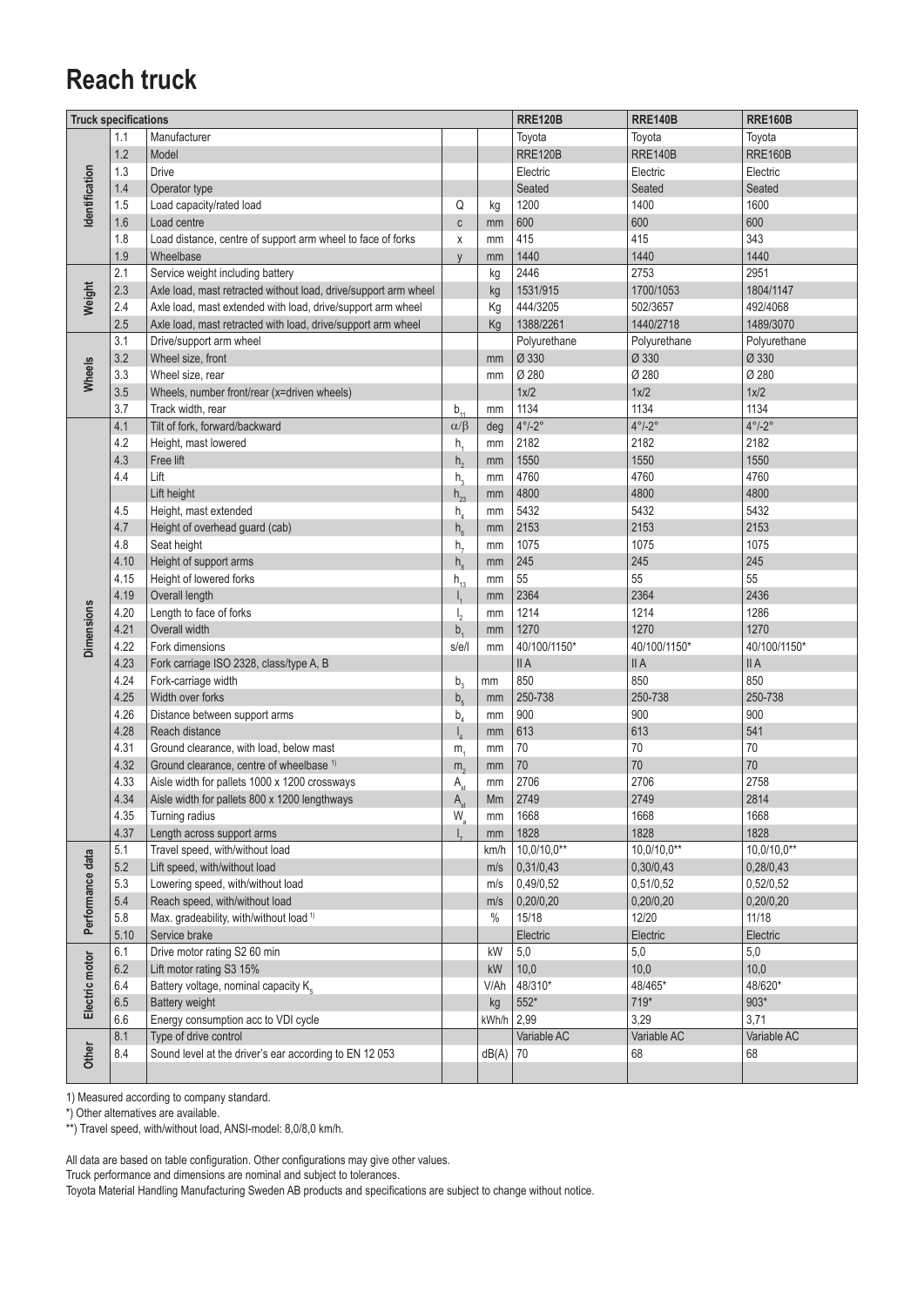### **Battery compartment**

| <b>Dimensions</b> |         |                                                             |                 |      |         | <b>RRE120B</b> |         | <b>RRE140B</b> | <b>RRE160B</b> |         |  |
|-------------------|---------|-------------------------------------------------------------|-----------------|------|---------|----------------|---------|----------------|----------------|---------|--|
|                   |         | Depth                                                       |                 | mm   | 275     | 275            | 275     | 347            | 275            | 347     |  |
|                   | 1.8     | Load distance, centre of support arm wheel to face of forks |                 |      |         |                |         |                |                |         |  |
|                   |         | without side shift                                          | $\mathsf{X}$    | mm   | 453     | 453            | 453     | 381            | 453            | 381     |  |
|                   |         | with side shift                                             | $\mathsf{X}$    | mm   | 415     | 415            | 415     | 343            | 415            | 343     |  |
|                   |         | with rollerbed, incl side shift                             | X               | mm   | 404     | 404            | 404     | 332            | 404            | 332     |  |
|                   | 4.20    | Length to face of forks                                     |                 |      |         |                |         |                |                |         |  |
|                   |         | without side shift                                          |                 |      | 1214    | 1214           | 1214    | 1286           | 1214           | 1286    |  |
|                   |         | with side shift                                             | $I_{2}$         | mm   | 1252    | 1252           | 1252    | 1324           | 1252           | 1324    |  |
| Reflex            |         | with rollerbed, incl side shift                             | $\mathsf{I}_2$  | mm   | 1263    | 1263           | 1263    | 1335           | 1263           | 1335    |  |
|                   | 4.33    | Aisle width for pallets 1000x1200 crossways                 |                 |      |         |                |         |                |                |         |  |
|                   |         | without side shift                                          | A <sub>st</sub> | mm   | 2680    | 2680           | 2680    | 2730           | 2680           | 2730    |  |
|                   |         | with side shift                                             | A <sub>st</sub> | Mm   | 2706    | 2706           | 2706    | 2758           | 2706           | 2758    |  |
|                   |         | with rollerbed, incl side shift                             | A <sub>st</sub> | Mm   | 2714    | 2714           | 2714    | 2766           | 2714           | 2766    |  |
|                   | 4.34    | Aisle width for pallets 800x1200 lengthways                 |                 |      |         |                |         |                |                |         |  |
|                   |         | without side shift                                          | A <sub>st</sub> | Mm   | 2715    | 2715           | 2715    | 2780           | 2715           | 2780    |  |
|                   |         | with side shift                                             | A <sub>st</sub> | Mm   | 2749    | 2749           | 2749    | 2814           | 2749           | 2814    |  |
|                   |         | with rollerbed, incl side shift                             | $A_{st}$        | Mm   | 2759    | 2759           | 2759    | 2824           | 2759           | 2824    |  |
|                   | 4.35    | Turning radius                                              | $W_a$           | mm   | 1668    | 1668           | 1668    | 1668           | 1668           | 1668    |  |
|                   | 6.4     | Battery voltage, nominal capacity $K_{\epsilon}$            |                 | V/Ah | 48/310  | 48/465         | 48/465  | 48/620         | 48/465         | 48/620  |  |
|                   | $6.5\,$ | Battery weight, min.-max.                                   |                 | kg   | 485-590 | 660-785        | 660-785 | 845-995        | 660-785        | 845-995 |  |

## **Mast dimensions, mm**

| <b>Mast</b>                      |                      |          |                |      | Duplex Tele mast |      |      |      | <b>Triplex Hilo mast</b> |      |      |      |      |      |      |      |      |      |
|----------------------------------|----------------------|----------|----------------|------|------------------|------|------|------|--------------------------|------|------|------|------|------|------|------|------|------|
|                                  | Lift height          | $h_{23}$ | mm             | 3000 | 3500             | 4000 | 4500 | 5000 | 4400                     | 4800 | 5400 | 5700 | 6300 | 6750 | 7000 | 7500 | 8000 | 8500 |
|                                  | Lift                 | h,       | mm             | 2945 | 3445             | 3945 | 4445 | 4945 | 4345                     | 4745 | 5345 | 5645 | 6245 | 6695 | 6945 | 7445 | 7945 | 8445 |
| <b>RRE120B</b><br><b>RRE140B</b> | Height, mast lowered | h.       | mm             | 2050 | 2300             | 2550 | 2800 | 3050 | 2049                     | 2182 | 2382 | 2482 | 2682 | 2932 | 3015 | __   |      |      |
|                                  | Free lift            | h,       | m <sub>m</sub> |      | __               | –    |      |      | 1416                     | 1550 | 1750 | 1850 | 2050 | 2300 | 2384 |      |      |      |
|                                  | Heigh, mast extended | $h_a$    | mm             | 3550 | 4050             | 4550 | 5050 | 5550 | 5033                     | 5432 | 6032 | 6332 | 6932 | 7382 | 7631 |      |      |      |
|                                  | Height, mast lowered | h,       | mm             | 2050 | 2300             | 2550 | 2800 | 3050 | 2049                     | 2182 | 2382 | 2482 | 2682 | 2932 | 3015 | 3223 | 3390 | 3556 |
|                                  | Free lift            | h,       | mm             |      |                  |      |      |      | 1416                     | 1550 | 1750 | 1850 | 2050 | 2300 | 2384 | 2590 | 2756 | 2924 |
|                                  | Heigh, mast extended | h.       | mm             | 3550 | 4050             | 4550 | 5050 | 5550 | 5033                     | 5432 | 6032 | 6332 | 6932 | 7382 | 7631 | 8133 | 8634 | 9132 |
| <b>RRE160B</b>                   | Height, mast lowered | h.       | mm             | 2050 | 2300             | 2550 | 2800 | 3050 | 2049                     | 2182 | 2382 | 2482 | 2682 | 2932 | 3015 | 3223 | 3390 | 3556 |
|                                  | Free lift            | h,       | m <sub>m</sub> |      | –                | –    |      |      | 1416                     | 1550 | 1750 | 1850 | 2050 | 2300 | 2384 | 2590 | 2756 | 2924 |
|                                  | Heigh, mast extended | h.       | mm             | 3550 | 4050             | 4550 | 5050 | 5550 | 5033                     | 5432 | 6032 | 6332 | 6932 | 7382 | 7631 | 8133 | 8634 | 9132 |